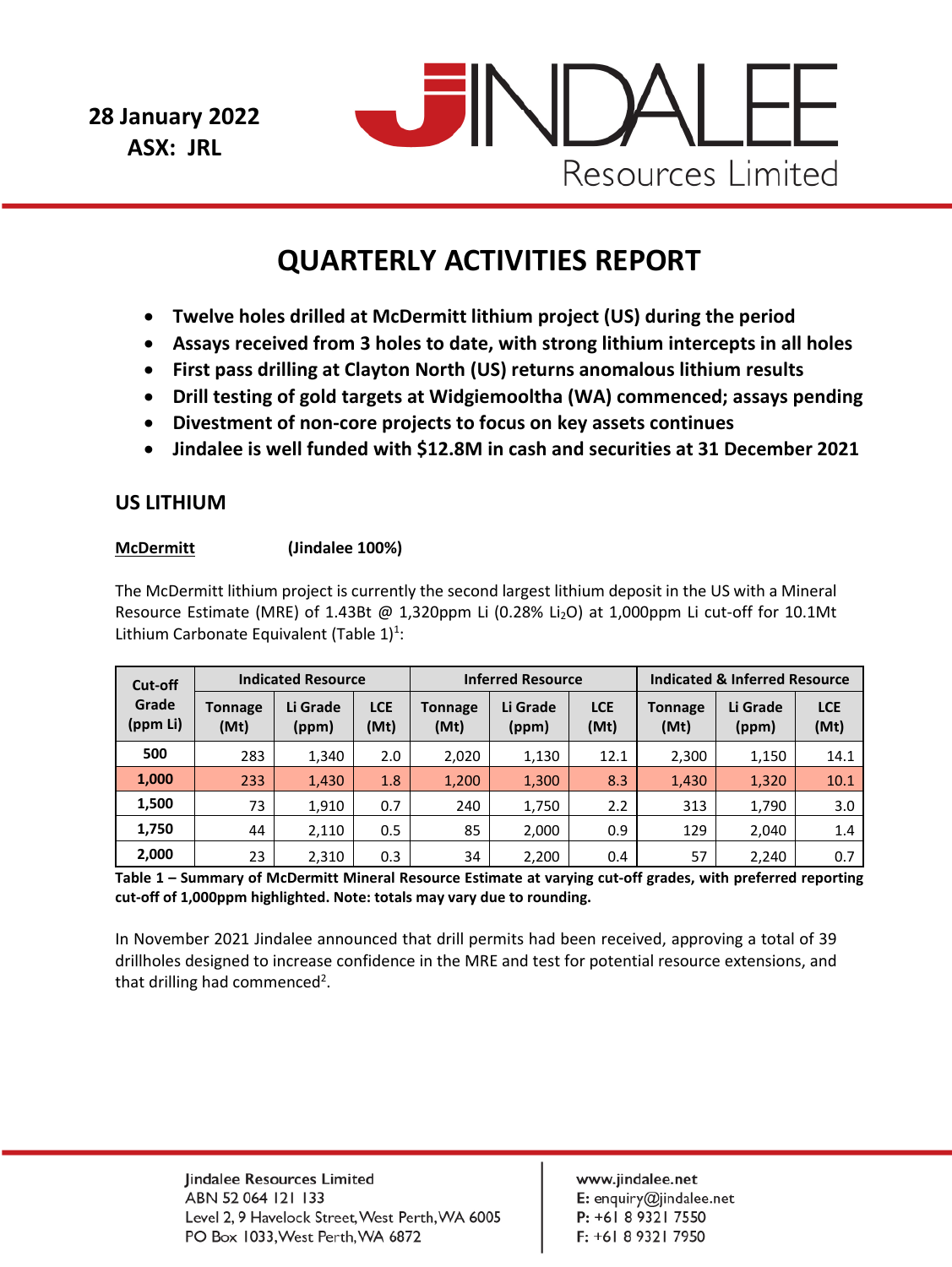



**Figure 1 – Plan location map of McDermitt Resource<sup>1</sup> and drill hole collars<sup>3</sup> .** 

On 19 January 2022 Jindalee announced that a total of 12 holes had been completed at McDermitt before drilling stopped for the Christmas break (Figure  $1$ )<sup>3</sup>. Assay results have been received from holes MDRC018, MDRC019 and MDRC020, confirming multiple significant intercepts of lithium mineralisation over broad widths including:

| MDRC018:<br>$\bullet$ | 13.7m @ 1168 ppm Li from 3.1m                                |
|-----------------------|--------------------------------------------------------------|
|                       | 10.7m @ 2354 ppm Li from 21.4m (hole ends in mineralisation) |
| MDRC019:<br>$\bullet$ | 13.7m @ 1041 ppm Li from 9.2m                                |
|                       | 13.7m @ 1084 ppm Li from 44.2m                               |
|                       | 24.4m @ 2173 ppm Li from 71.7m incl. 3.1m @ 3425 ppm Li      |
|                       | 38.1m @ 1407 ppm Li from 105.2m incl. 3.1m @ 2765 ppm Li     |
| MDRC020:<br>$\bullet$ | 13.7m @ 2241 ppm Li from 22.9m incl. 7.6m @ 2660 ppm Li      |
|                       | 12.2m @ 1133 ppm Li from 45.8m                               |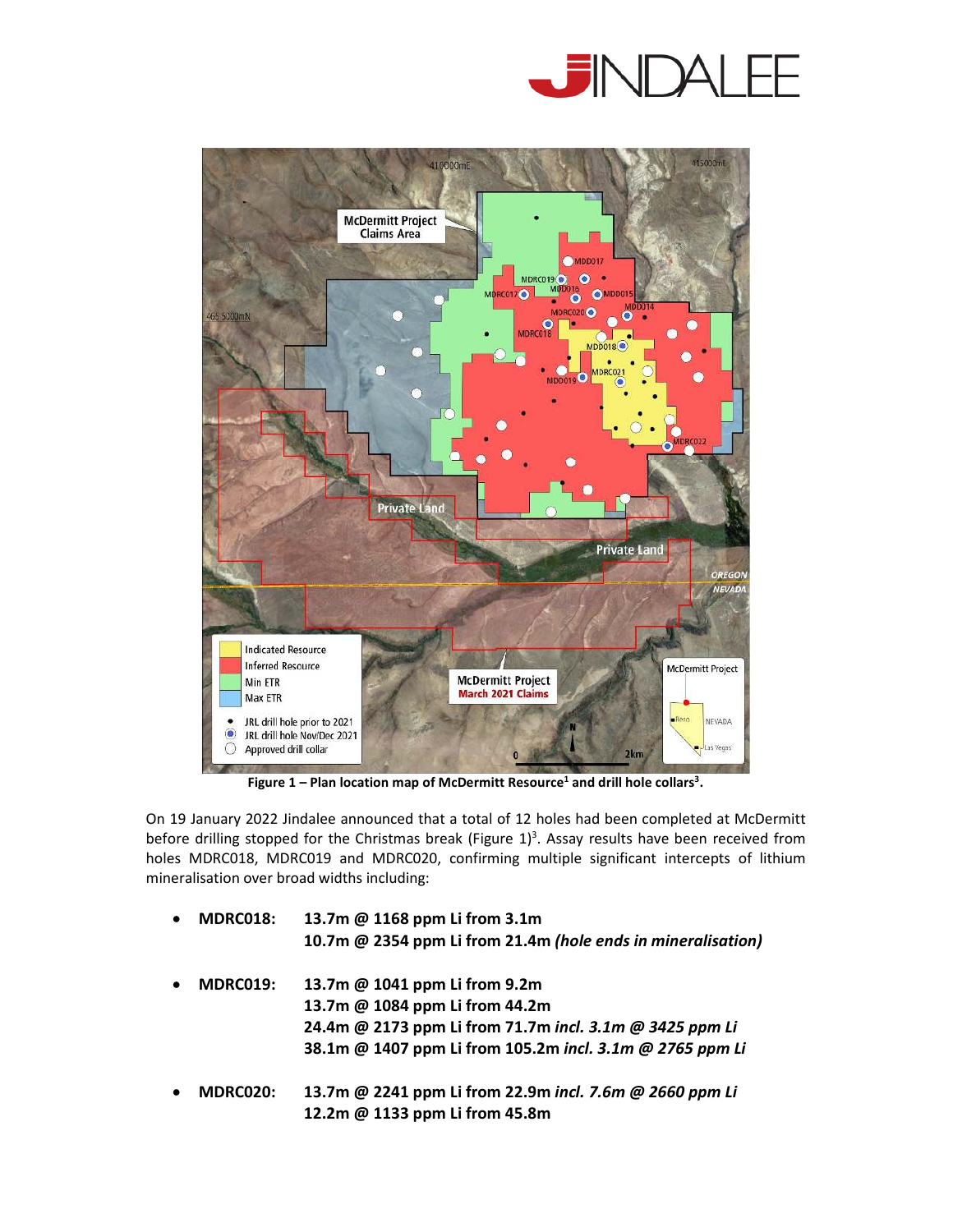

Hole MDRC019 intersected several broadly mineralised zones of lithium with a best result of 24.4m @ 2,173ppm Li that included a 3.1m wide zone grading over 3,400ppm Li. Importantly MDRC019 is located just outside the current Inferred Mineral Resource boundary and is expected to have a very positive impact on the resource estimate (Figure 1).

Hole MDRC018 was abandoned at 32m depth due to poor drilling conditions. This hole finished in a zone of significant lithium mineralisation of 10.7m @ 2,354ppm Li and will be redrilled with the next round of drilling.

Planning for the next phase of drilling in 2022 is well-advanced with all drill permits in hand. The remainder of the drilling is planned to be reverse circulation (RC) and will primarily focus on investigating the untested mineral potential across the western tenure. Drilling is expected to be completed in the September quarter, in line with permitting conditions.

Jindalee will continue to advance the project during the first half of the year with key non-drilling activities taking place. Baseline environmental studies will commence in February 2022 as part of Jindalee's application for an Exploration Plan of Operations (EPO). These studies are being coordinated with the Bureau of Land Management (BLM) and the Oregon Department of Geology and Mineral Industries (DOGAMI).

In addition, a 200kg sample from the 2020 drill program arrived in Perth mid-January with metallurgical test work underway.

#### **Clayton North (Jindalee 100%)**

Mid-November 2021 Jindalee announced that assay results from a "proof of concept" exploration drill program designed to test the Company's 100% owned Clayton North prospect had been received<sup>4</sup>. Clayton North is located 23km north of Albemarle's (NYSE: ALB) Silver Peak brine operation, which is currently the only domestic source of lithium in the US.

Six diamond drillholes were completed with the best results being returned from a fine grained siltstone and claystone unit intersected in hole CNDD012 including:

- $\bullet$  6.1m @ 1093 ppm Li from 24.4m incl. 3.05m @ 1205 ppm Li from 27.4m
- 11.2m @ 1006 ppm Li from 33.6m

The five remaining holes intersected coarse gravel and conglomerate (interpreted to be younger sediments overlying the lithium prospective unit) with only minor lithium mineralisation noted. In light of the encouraging results from hole CND012 Jindalee pegged additional claims at Clayton North during the period.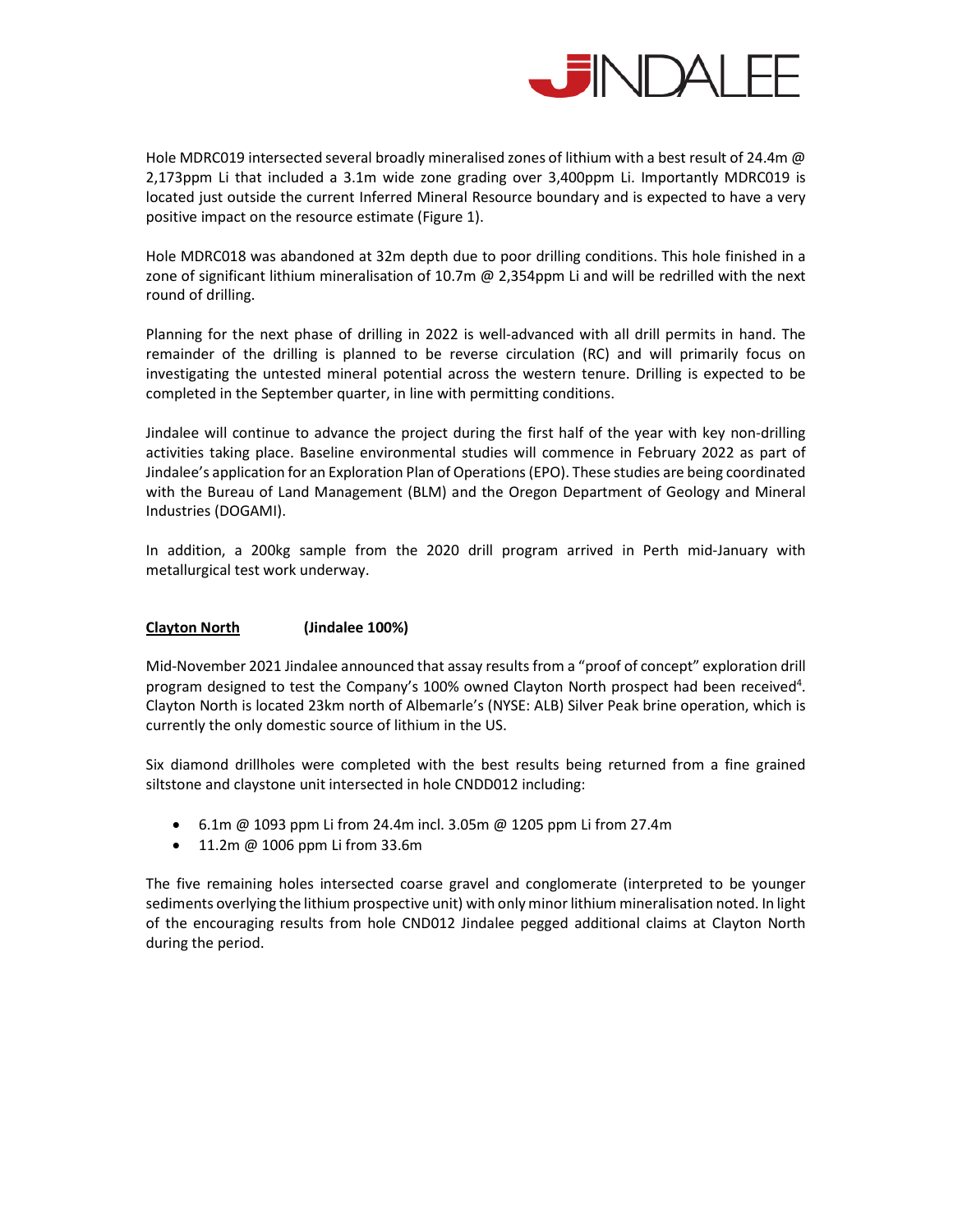

# **AUSTRALIA**

The Company's key Australian projects within its portfolio are highlighted in Figure 2.



**Figure 2 - Jindalee's Australian Projects**

## **Widgiemooltha (Jindalee 100%)**

Jindalee's largest Australian project is situated in the Western Australian goldfields south of Kalgoorlie. A significant ground position has been built over the last three years in this premier mining district (Figure 3) with most tenements still in application (Jindalee is the sole applicant in almost all cases).

The Widgiemooltha project is prospective for gold, nickel and lithium and Jindalee is encouraged by recent exploration success in the district. Jindalee holds ground north along strike of Mincor Resources' (ASX: MCR) Cassini nickel mine (Indicated and Inferred resource of 1.534Mt @ 4.0% Ni<sup>5</sup>) and south of Anglo Australian's (ASX: AAR) Mandilla gold deposit (Indicated and Inferred resource of 24Mt @ 1.0g/t Au for 0.78Moz)<sup>6</sup>.

At the beginning of December a total of 41 air core holes (for 1,510m) were completed at the Chalice prospect, located 20km south west of Widgiemooltha townsite. The drilling tested extensions to gold anomalism established from historic RAB and aircore drilling associated with a shear zone orientated sub parallel to a granite-ultramafic contact.

Holes were collared 50m apart along lines spaced between 200-800m across a total strike length of approximately 3km. Composite 4m samples were analysed for gold via fire assay and bottom of hole samples were submitted for multi element geochemistry. In addition, 21 single metre samples from four holes intersecting potentially lithium bearing pegmatites over a total strike length of 750m were analysed for LCT pegmatite suite elements. Laboratory results are expected in late February.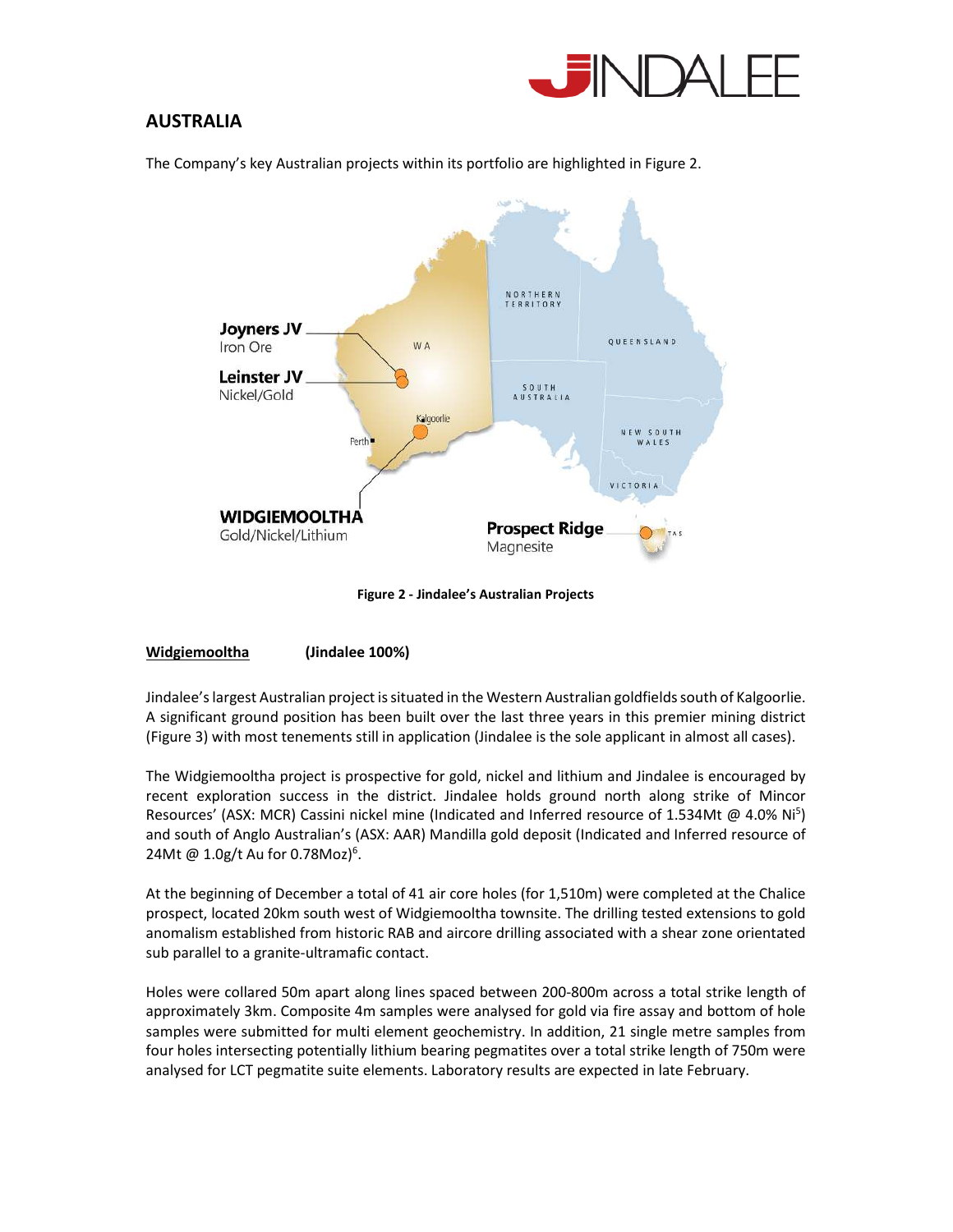



**Figure 3 - Widgiemooltha Project over magnetics (TMI RTP) showing nearby deposits/mines and Priority Gold Targets. Note some portions of Jindalee tenure (red) are excised by pre-existing leases.** 

## **Prospect Ridge (Jindalee 30%)**

The Prospect Ridge project is located in NW Tasmania and comprises both the Arthur River and Lyons River magnesite deposits. At 31 December 2021 Jindalee held a 100% beneficial interest in the project.

The Arthur River deposit contains an Inferred Mineral Resource of 25Mt @ 42.4% MgO at 40% MgO cut-off at the Arthur River deposit<sup>7</sup>. The Lyons River deposit, located 6.5km south along strike of the Arthur River deposit, has an Exploration Target Range (ETR) of 40-60Mt @ 40-44% MgO at a 40% MgO cut-off<sup>8</sup>.

*Note that the potential quantity and grade of the Exploration Target is conceptual in nature, there has been insufficient exploration to estimate a Mineral Resource and it is uncertain if further exploration will result in the estimation of a Mineral Resource.*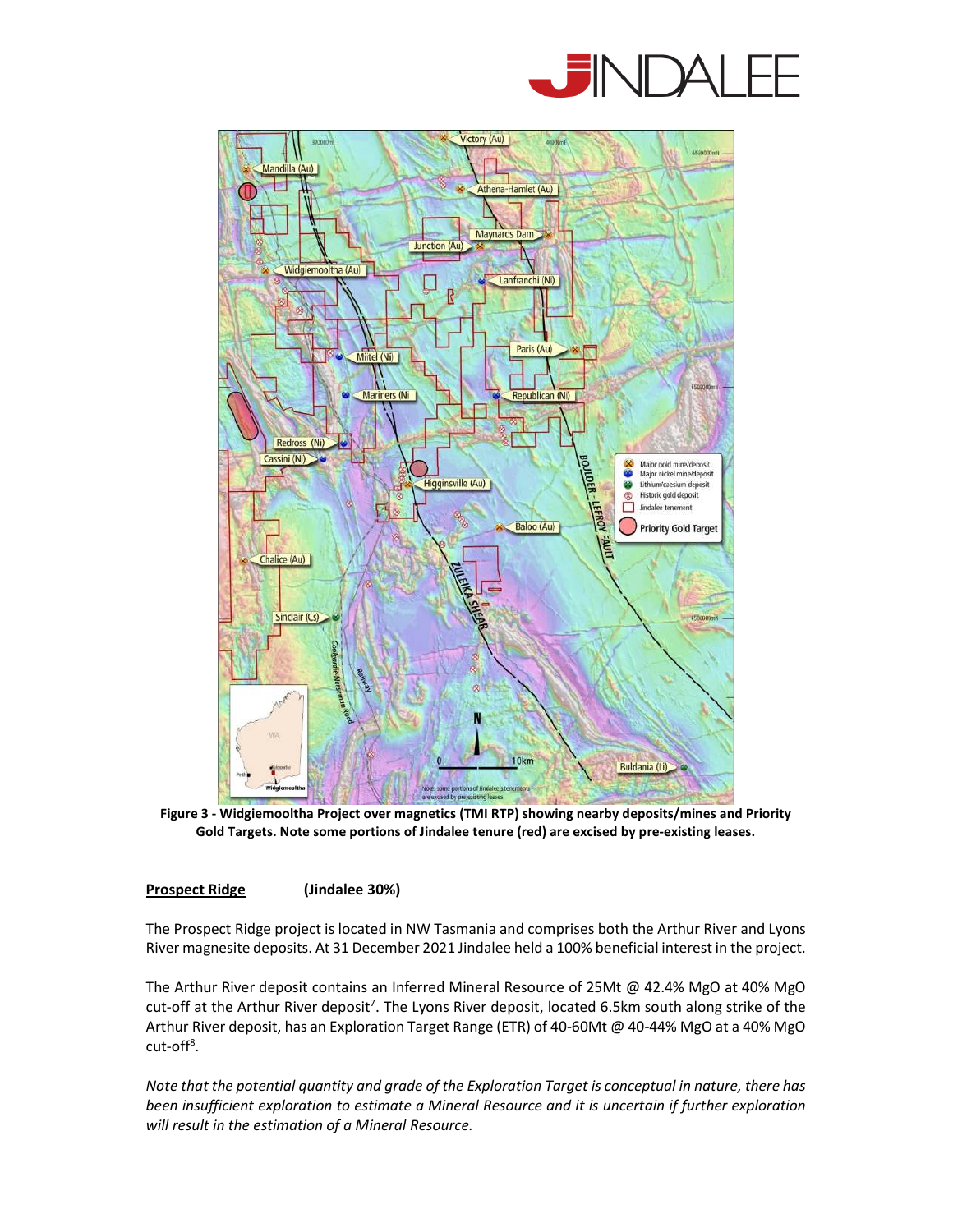

Jindalee had previously advised that it was actively engaged with potential partners seeking to advance the project. On 27 January 2022 the Company announced that it had sold a 70% interest in Prospect Ridge to GWR Resources (ASX: GWR) for \$1M, comprising \$0.25M cash and \$0.75M in GWR shares<sup>9</sup>. Jindalee's 30% interest is free carried to Decision to Mine and GWR is required to spend a minimum of \$2M and complete a Scoping Study within 5 years or GWR's 70% interest in the Project reverts to Jindalee.

# **JOINT VENTURES and NON-MANAGED PROJECTS**

#### **Leinster Projects (Jindalee 100%; Auroch earning 70%)**

Auroch Minerals (ASX: AOU) is earning a 70% interest in Jindalee's Leinster tenements (comprising E's 36/895, 36/910, 36/953 & 37/1370) by spending \$0.5m within 3 years, with Jindalee's 30% free carried to Decision to Mine, based on a Bankable Feasibility Study.

There were no announcements relevant to the Joint Venture tenements during the quarter.

#### **Energy Metals Limited (Jindalee 5.7% of issued capital)**

Jindalee holds approximately 12.2 million Energy Metals (ASX: EME) shares, giving shareholders continued exposure to the development of the Bigrlyi uranium-vanadium deposit and the potential of Energy Metals' other uranium projects. In October 2021 Energy Metals reported that ore beneficiation studies to assess the potential to upgrade run-of-mine uranium and vanadium grades and reject carbonate gangue at Bigrlyi was underway and that a review of the uranium potential below 250m depth was continuing<sup>10</sup>.

#### **Alchemy Resources Limited (Jindalee 1.8% of issued capital)**

Jindalee's investment in Alchemy Resources (ASX: ALY) provides shareholders with exposure to Alchemy's Bryah Basin gold and base metals project (WA), the Karonie gold project (WA), and a joint venture over gold and base metal prospective properties in central NSW (the Cobar Basin/Lachlan Fold Belt Projects).

During the quarter Alchemy raised \$3.08M via a placement and rights issue to fund ongoing exploration at Karonie, where Alchemy had previously reported an Inferred Mineral Resource of 2.9Mt @ 1.2g/t for 111Koz at a 0.8g/t cut-off grade<sup>11</sup>. Post-quarter end Alchemy announced commencement of drilling at Karonie<sup>12</sup>.

#### **Other**

Jindalee continued its strategy of divesting non-core projects to spread exploration risk and augment working capital, whilst maintaining focus on key assets with the potential to transform the Company.

Mid-December 2021 Jindalee entered into a joint venture agreement with Sabre Resources (ASX: SBR) whereby Sabre can earn an 80% interest in Jindalee's Sherlock Project (E47/4345) by spending \$250,000 within 5 years, with Jindalee's 20% interest then free carried to completion of a Bankable Feasibility Study<sup>13</sup>.

Late January 2020 Jindalee announced that it had sold 70% of its Prospect Ridge Magnesite Project in NW Tasmania to GWR Resources (ASX: GWR) with Jindalee's 30% interest free carried to Decision to Mine<sup>9</sup>.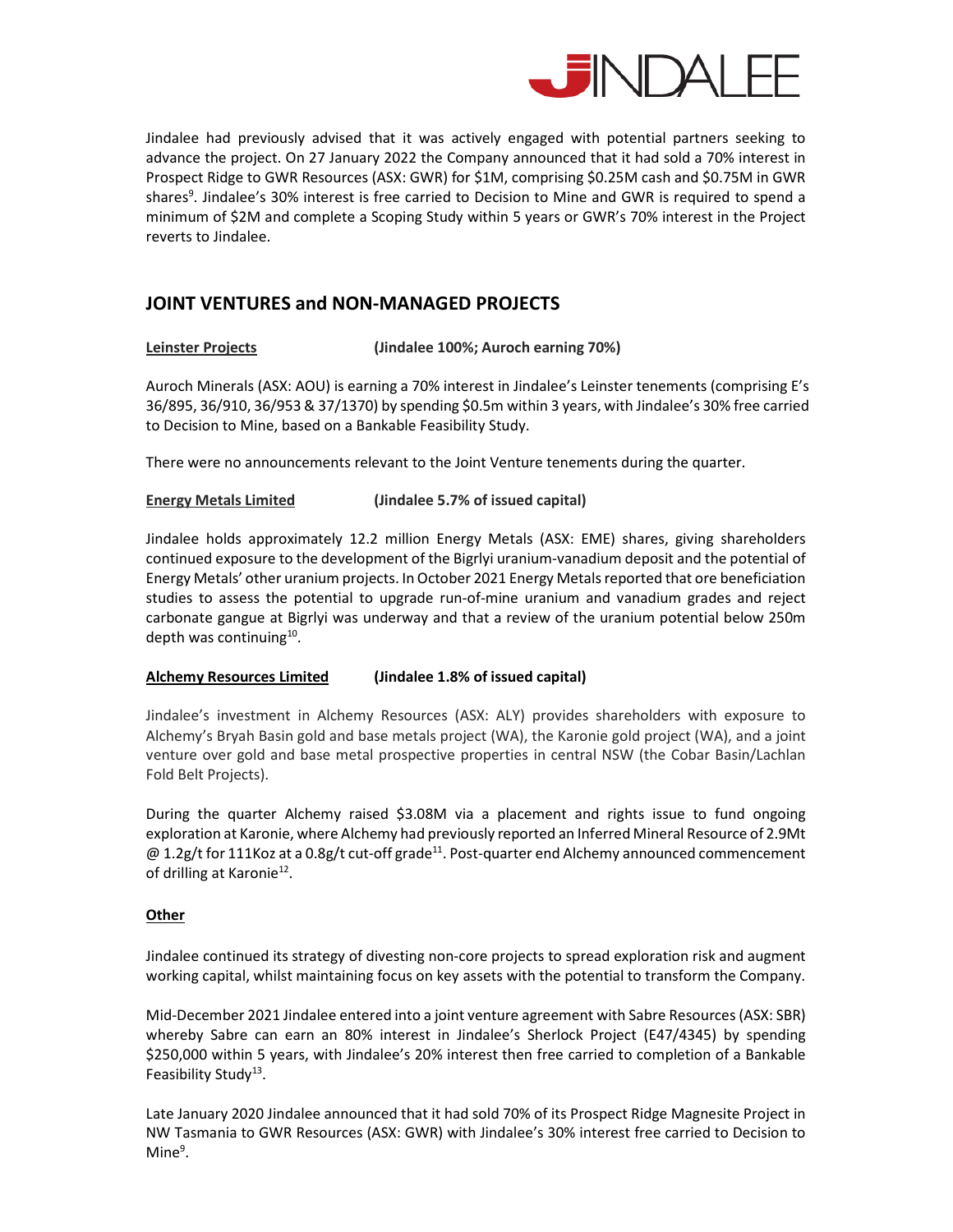

# **CORPORATE**

Jindalee's Annual General Meeting was held on 24 November 2021 with all resolutions overwhelmingly approved by shareholders $^{14}$ .

The Company continues to review options to increase its exposure to North American investors including a potential North American listing.

Jindalee currently has 54.1M shares on issue with cash and marketable securities at 31 December 2021 of approximately \$12.8M<sup>15</sup>. This provides a strong base for advancing projects currently held by the Company and leveraging into new opportunities.

# **FINANCIAL COMMENTARY**

The Quarterly Cashflow Report (Appendix 5B) for the period ending 31 December 2021 provides an overview of the Company's financial activities.

Exploration expenditure for the reporting period was \$1,029,000. Corporate and other expenditure amounted to \$168,000. The total amount paid to directors of the entity and their associates in the period (item 6.1 of the Appendix 5B) was \$82,000 and includes directors' fees, consulting fees and superannuation.

Authorised for release by the Jindalee Board of Directors.

For further information please contact:

T: + 61 8 9321 7550 T: + 61 8 9321 7550

LINDSAY DUDFIELD KAREN WELLMAN **Executive Director Chief Executive Officer**

E: enquiry@jindalee.net E: enquiry@jindalee.net

# **ADDITIONAL INFORMATION**

Additional details including JORC 2012 reporting tables, where applicable, can be found in the ASX announcements referenced in this report and announcements lodged with the ASX during the quarter:

#### References

- 1. Jindalee Resources ASX announcement 08/04/2021: "McDermitt Lithium Resource confirmed as largest in USA"
- 2. Jindalee Resources ASX announcement 29/11/2021: "Drilling commences at McDermitt Lithium Project, USA"
- 3. Jindalee Resources ASX announcement 19/01/2022: "Strong first results received for McDermitt Lithium Project"
- 4. Jindalee Resources ASX announcement 18/11/2021: "Drilling confirms lithium at Clayton North"
- 5. Mincor Resources ASX Announcement 01/12/2021: "Presentation to Macquarie WA Forum"
- 6. Anglo Australian ASX announcement 18/01/2022: "Mandilla Resource Grows Further to 784,000 ounces"
- 7. Jindalee Resources ASX Announcement 10/10/2017: "Arthur River Magnesite Deposit JORC (2012) Resource Estimate"
- 8. Jindalee Resources ASX Announcement 22/01/2021: "Prospect Ridge Exploration Target for Lyons River Deposit"
- 9. Jindalee Resources ASX Announcement 27/01/2022: "Jindalee partners with GWR at Prospect Ridge"
- 10. Energy Metals ASX announcement 27/10/2021: "Quarterly Activities/Appendix 5B Cash Flow Report"
- 11. Alchemy Resources ASX Announcement 22/11/2021: "Entitlement Offer Acceptances and Shortfall Applications"
- 12. Alchemy Resources ASX Announcement 21/01/2022: "Karonie Drilling Commences"
- 13. Sabre Resources ASX announcement 13/12/2021: "Agreements to Acquire Three Nickel Sulphide Projects in WA"
- 14.Jindalee Resources ASX announcement 24/11/2021: "Results of Meeting"
- 15.Jindalee Resources ASX announcements 28/01/2022: "Quarterly Activities Report" & "Quarterly Cashflow Report"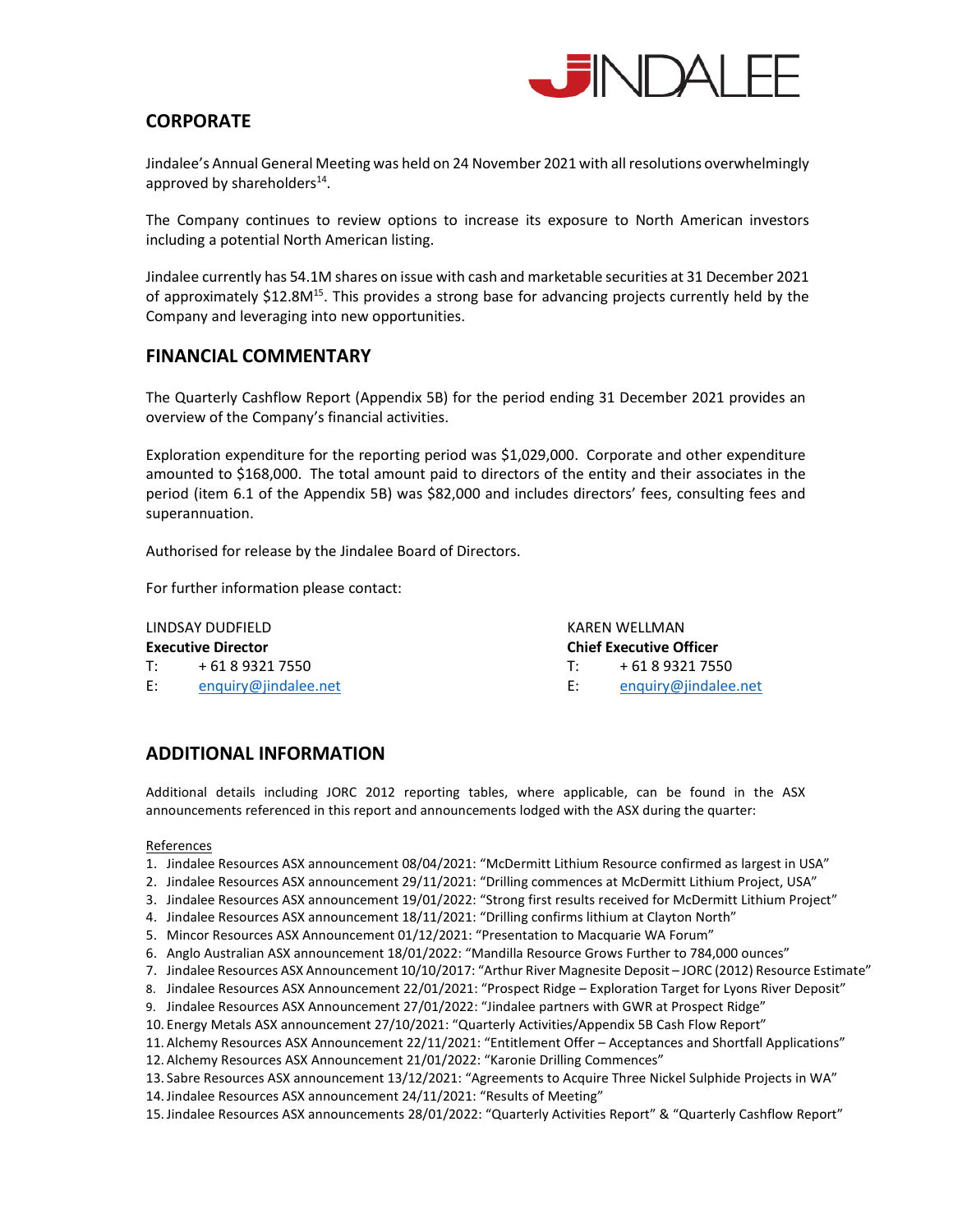

#### Competent Persons Statement

The information in this report that relates to Exploration Results, Mineral Resources or Ore Reserves is based on information compiled by Mr Lindsay Dudfield and Mrs Karen Wellman. Mr Dudfield is a consultant to the Company and a Member of the Australasian Institute of Mining and Metallurgy and the Australian Institute of Geoscientists. Mrs Wellman is an employee of the Company and a Member of the Australasian Institute of Mining and Metallurgy. Both Mr Dudfield and Mrs Wellman have sufficient experience relevant to the styles of mineralisation and types of deposits under consideration, and to the activity being undertaken, to qualify as Competent Persons as defined in the 2012 Edition of the 'Australasian Code for Reporting of Exploration Results, Minerals Resources and Ore Reserves.' Mr Dudfield and Mrs Wellman consent to the inclusion in this report of the matters based on this information in the form and context in which it appears.

The information in this report that relates to the Exploration Target and the Mineral Resource Estimate for the McDermitt deposit is based on information compiled by Mr. Arnold van der Heyden, who is a Member and Chartered Professional (Geology) of the Australasian Institute of Mining and Metallurgy and a Director of H&S Consultants Pty Ltd. Mr. van der Heyden has sufficient experience relevant to the style of mineralisation and type of deposit under consideration and to the activity being undertaken to qualify as a Competent Person as defined in the 2012 Edition of the 'Australasian Code for Reporting of Exploration Results, Mineral Resources and Ore Reserves' (JORC Code). The Company confirms that it is not aware of any further new information or data that materially affects the information included in the original market announcements by Jindalee Resources Ltd (JRL) entitled "McDermitt Lithium Resource confirmed as largest in USA" released on 8 April 2021 and in the case of estimates of Mineral Resources, that all material assumptions and technical parameters underpinning the estimates in the relevant market announcement continue to apply and have not materially changed. To the extent disclosed above, the Company confirms that the form and context in which the Competent Person's findings are presented have not been materially modified from the original market announcement.

The information in this report that relates to the Exploration Target and the Mineral Resource Estimate for the Prospect Ridge Lyons River and Arthur River deposits is based on information compiled by Mr. Tim Callaghan and Mr Stewart Capp respectively. Mr Callaghan is a Member of the Australasian Institute of Mining and Metallurgy and an independent mining consultant for Resource and Exploration Geology. Mr Capp is a Member of The Australasian Institute of Mining and is employed by Derwent Geoscience (Fiji) Pte Ltd. Both Mr Callaghan and Mr Capp have sufficient experience relevant to the style of mineralisation and type of deposit under consideration and to the activity being undertaken to qualify as Competent Persons as defined in the 2012 Edition of the 'Australasian Code for Reporting of Exploration Results, Mineral Resources and Ore Reserves' (JORC Code). The Company confirms that it is not aware of any further new information or data that materially affects the information included in the original market announcements by Jindalee Resources Ltd (JRL) entitled "Arthur River Magnesite Deposit (JORC 2012) Resource Estimate" released on 10 October 2017 and "Prospect Ridge – Exploration Target for Lyons River Deposit" released on 22 January 2021, and in the case of estimates of Mineral Resources, that all material assumptions and technical parameters underpinning the estimates in the relevant market announcement continue to apply and have not materially changed. To the extent disclosed above, the Company confirms that the form and context in which the Competent Persons' findings are presented have not been materially modified from the original market announcements.

#### Forward-Looking Statements

This document may contain certain forward-looking statements. Forward-looking statements include but are not limited to statements concerning Jindalee Resources Limited's (Jindalee's) current expectations, estimates and projections about the industry in which Jindalee operates, and beliefs and assumptions regarding Jindalee's future performance. When used in this document, the words such as "anticipate", "could", "plan", "estimate", "expects", "seeks", "intends", "may", "potential", "should", and similar expressions are forward-looking statements. Although Jindalee believes that its expectations reflected in these forward-looking statements are reasonable, such statements are subject to known and unknown risks, uncertainties and other factors, some of which are beyond the control of Jindalee and no assurance can be given that actual results will be consistent with these forward-looking statements.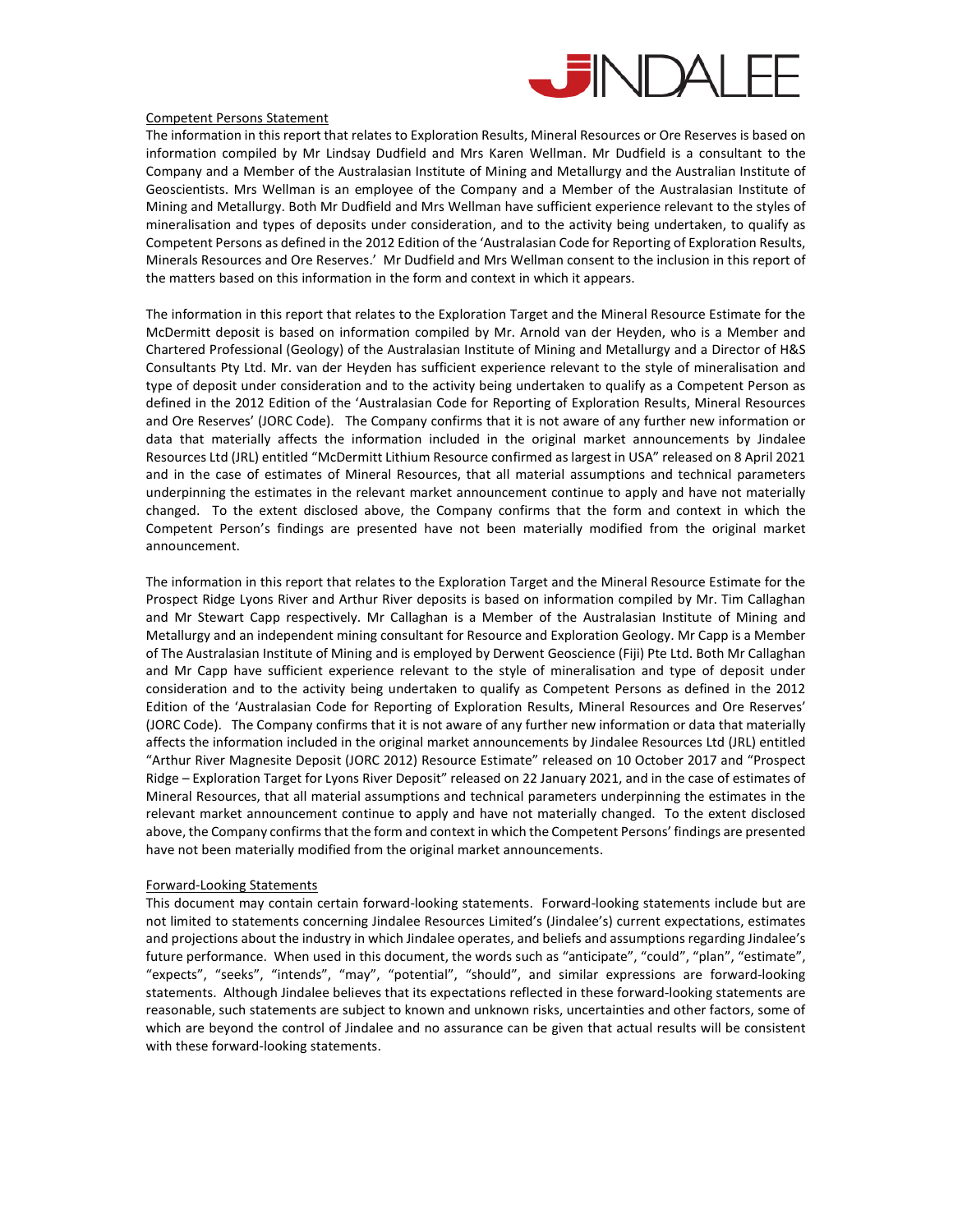

# **Tenement Information in accordance with Listing Rule 5.3.3**

| Project      | <b>Tenement ID</b>   | Location          | <b>Status</b> | Interest at<br>beginning of<br>Qtr | Interest at<br>end of Qtr |
|--------------|----------------------|-------------------|---------------|------------------------------------|---------------------------|
| Planets      | E15/1549             | Western Australia | Granted       | 100%                               | 100%                      |
| Widgie       | E15/1552             | Western Australia | Granted       | 100%                               | 100%                      |
| Highway      | E15/1563             | Western Australia | Granted       | 100%                               | 100%                      |
| Railway      | E15/1564             | Western Australia | Granted       | 100%                               | 100%                      |
| Lawry        | E15/1624             | Western Australia | Application   | 100%                               | 100%                      |
| Lawry        | E15/1626             | Western Australia | Granted       | 100%                               | 100%                      |
| Widgie       | E15/1645             | Western Australia | Granted       | 100%                               | 100%                      |
| Widgie       | E15/1680             | Western Australia | Application   | 100%                               | 100%                      |
| Higginsville | E15/1691             | Western Australia | Granted       | 100%                               | 100%                      |
| Widgie       | E15/1697             | Western Australia | Application   | 100%                               | 100%                      |
| Widgie       | E15/1700             | Western Australia | Application   | 100%                               | 100%                      |
| Chalice      | E15/1705             | Western Australia | Granted       | 100%                               | 100%                      |
| Widgie       | E15/1712             | Western Australia | Granted       | 100%                               | 100%                      |
| Widgie       | E15/1713             | Western Australia | Application   | 100%                               | 100%                      |
| St Ives      | E15/1720             | Western Australia | Application   | 100%                               | 100%                      |
| Chalice      | E15/1721             | Western Australia | Application   | 100%                               | 100%                      |
| St Ives      | E15/1722             | Western Australia | Granted       | 100%                               | 100%                      |
| St Ives      | E15/1736             | Western Australia | Granted       | 100%                               | 100%                      |
| St Ives      | E15/1747             | Western Australia | Granted       | 100%                               | 100%                      |
| St Ives      | E15/1752             | Western Australia | Granted       | 100%                               | 100%                      |
| St Ives      | E15/1753-4           | Western Australia | Application   | 100%                               | 100%                      |
| Highway      | E15/1765             | Western Australia | Application   | 100%                               | 100%                      |
| Widgie       | E15/1768             | Western Australia | Application   | 100%                               | 100%                      |
| St Ives      | E15/1779             | Western Australia | Application   | 100%                               | 100%                      |
| St Ives      | E15/1785             | Western Australia | Application   | 100%                               | 100%                      |
| Yilmia       | E15/1789             | Western Australia | Application   | 100%                               | 100%                      |
| Chalice      | E15/1802             | Western Australia | Granted       | 100%                               | 100%                      |
| St Ives      | E15/1806-08          | Western Australia | Granted       | 100%                               | 100%                      |
| St Ives      | E15/1816, 1818       | Western Australia | Application   | 100%                               | 100%                      |
| Widgie       | E15/1836, 1838, 1840 | Western Australia | Application   | 100%                               | 100%                      |
| Widgie       | E15/1865             | Western Australia | Application   | 0%                                 | 100%                      |
| Higginsville | P15/6112             | Western Australia | Granted       | 100%                               | 100%                      |
| Railway      | P15/6245-6           | Western Australia | Granted       | 100%                               | 100%                      |
| Highway      | P15/6267             | Western Australia | Granted       | 100%                               | 100%                      |
| Highway      | P15/6268             | Western Australia | Application   | 100%                               | 100%                      |
| Widgie       | P15/6342-3           | Western Australia | Application   | 100%                               | 100%                      |
| Widgie       | P15/6367             | Western Australia | Granted       | 100%                               | 100%                      |
| Widgie       | P15/6388             | Western Australia | Application   | 100%                               | 100%                      |
| St Ives      | P15/6584-87          | Western Australia | Application   | 100%                               | 100%                      |
| Lady Jane    | E16/572              | Western Australia | Application   | 100%                               | 100%                      |
| Hollandaire  | E20/992              | Western Australia | Granted       | 100%                               | 100%                      |
| Tuckabianna  | E20/1001             | Western Australia | Application   | 100%                               | 100%                      |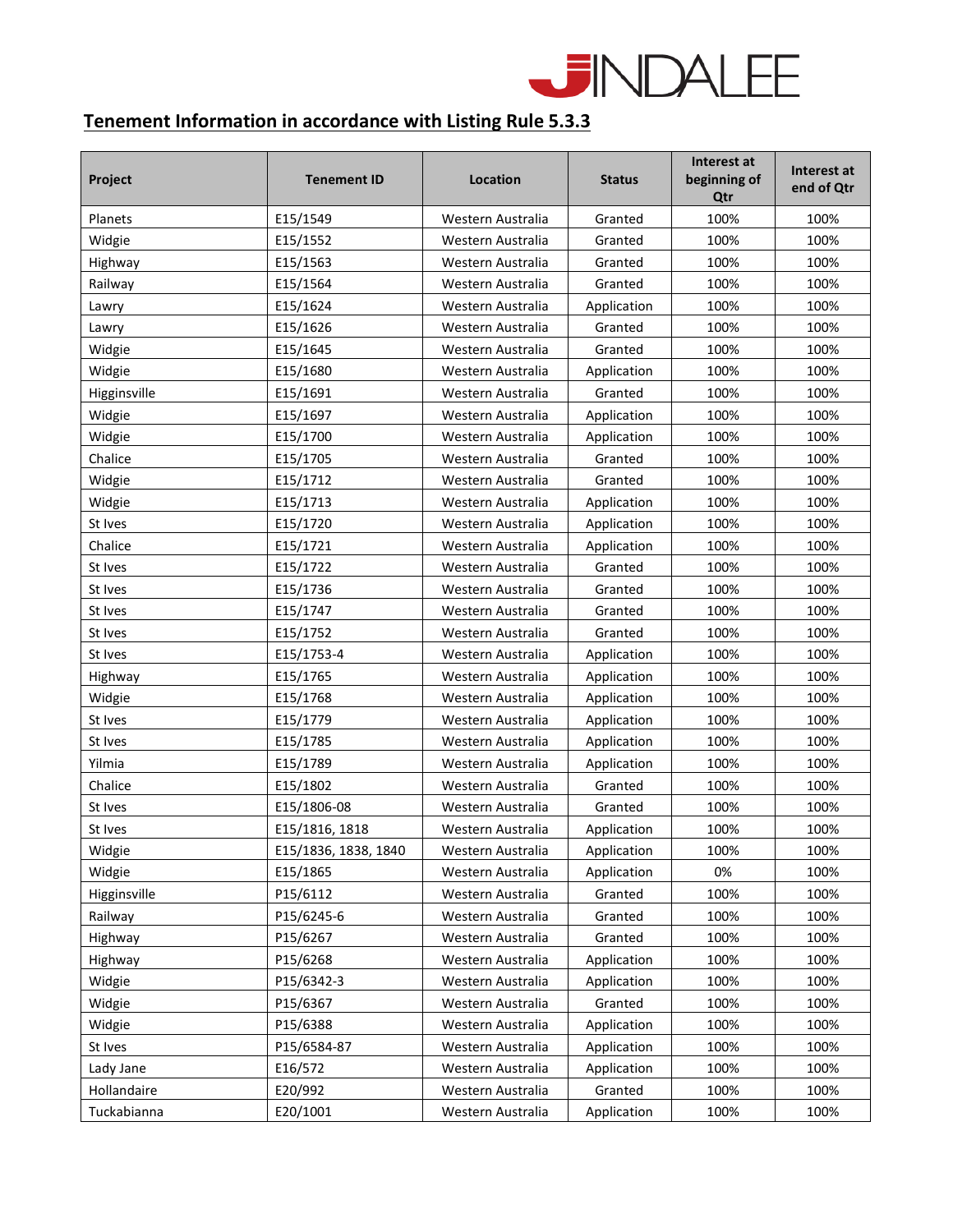

# **Tenement Information (continued)**

| Project            | <b>Tenement ID</b>   | Location          | <b>Status</b> | Interest at<br>beginning of<br>Qtr | Interest at<br>end of Qtr |
|--------------------|----------------------|-------------------|---------------|------------------------------------|---------------------------|
| Hollandaire        | E20/1015             | Western Australia | Application   | 0%                                 | 100%                      |
| Salt Creek         | E25/562              | Western Australia | Granted       | 20%                                | 20%                       |
| Salt Creek         | E25/572              | Western Australia | Application   | 20%                                | 100%                      |
| Salt Creek         | E25/597              | Western Australia | Application   | 100%                               | 100%                      |
| Salt Creek         | P25/2568             | Western Australia | Granted       | 100%                               | 100%                      |
| Silver Swan        | E27/627              | Western Australia | Application   | 100%                               | 100%                      |
| Lindsays           | E27/651-52           | Western Australia | Application   | 100%                               | 100%                      |
| Pinnacles West     | E28/3138             | Western Australia | Application   | 100%                               | 100%                      |
| Lake Roe           | E28/3150-53          | Western Australia | Application   | 100%                               | 100%                      |
| Deadend Dam        | E31/1299             | Western Australia | Application   | 100%                               | 100%                      |
| North Sinclair     | E36/895              | Western Australia | Granted       | 100%                               | 100%                      |
| Camel Bore         | E36/910              | Western Australia | Granted       | 100%                               | 100%                      |
| Camel Bore         | E36/953              | Western Australia | Granted       | 100%                               | 100%                      |
| Lawlers            | E36/994              | Western Australia | Application   | 100%                               | 100%                      |
| Lockyer Well       | E37/1370             | Western Australia | Granted       | 100%                               | 100%                      |
| Mt Clifton         | E37/1446             | Western Australia | Application   | 100%                               | 100%                      |
| Laverton           | E38/3540, E38/3638   | Western Australia | Application   | 100%                               | 100%                      |
| Laverton           | E38/3682, E38/3686   | Western Australia | Application   | 0%                                 | 100%                      |
| Laverton           | E39/2312             | Western Australia | Application   | 0%                                 | 100%                      |
| Mulga Tank         | E39/2134             | Western Australia | Granted       | 100%                               | 100%                      |
| Laverton           | E39/2278             | Western Australia | Application   | 100%                               | 100%                      |
| Niagara            | E40/405              | Western Australia | Application   | 100%                               | 0%                        |
| Kookynie           | E40/430-31           | Western Australia | Application   | 0%                                 | 100%                      |
| Meentheena         | E45/5381             | Western Australia | Application   | 100%                               | 100%                      |
| Warri Creek        | E45/5958             | Western Australia | Application   | 100%                               | 100%                      |
| Mt Samson          | E47/3975             | Western Australia | Application   | 100%                               | 100%                      |
| Sherlock           | E47/4345             | Western Australia | Granted       | 100%                               | 100%                      |
| <b>Bundie Bore</b> | E51/1909             | Western Australia | Granted       | 100%                               | 100%                      |
| <b>Bundie Bore</b> | E51/1946             | Western Australia | Application   | 100%                               | 100%                      |
| <b>Bundie Bore</b> | P51/3145-7           | Western Australia | Granted       | 100%                               | 100%                      |
| Joyners JV         | M53/1078-I           | Western Australia | Granted       | 20%                                | 20%                       |
| Joyners            | E53/2129, 2131       | Western Australia | Granted       | 100%                               | 100%                      |
| Magellan           | E53/2148             | Western Australia | Application   | 100%                               | 100%                      |
| Taipan             | E63/1823             | Western Australia | Granted       | 100%                               | 100%                      |
| Jeffreys Find      | E63/1832             | Western Australia | Granted       | 100%                               | 100%                      |
| Killaloe           | E63/1874-5           | Western Australia | Granted       | 100%                               | 100%                      |
| Lake Percy         | E63/1981             | Western Australia | Application   | 100%                               | 100%                      |
| Mission            | E63/2005             | Western Australia | Granted       | 100%                               | 100%                      |
| Lake Percy         | E63/1981             | Western Australia | Granted       | 100%                               | 100%                      |
| Lake Percy         | E63/2088             | Western Australia | Application   | 100%                               | 100%                      |
| Young River        | E74/711              | Western Australia | Application   | 0%                                 | 100%                      |
| Forrestania        | E77/2575-6, E77/2701 | Western Australia | Granted       | 100%                               | 20%                       |
| Westonia           | E77/2795             | Western Australia | Application   | 100%                               | 100%                      |